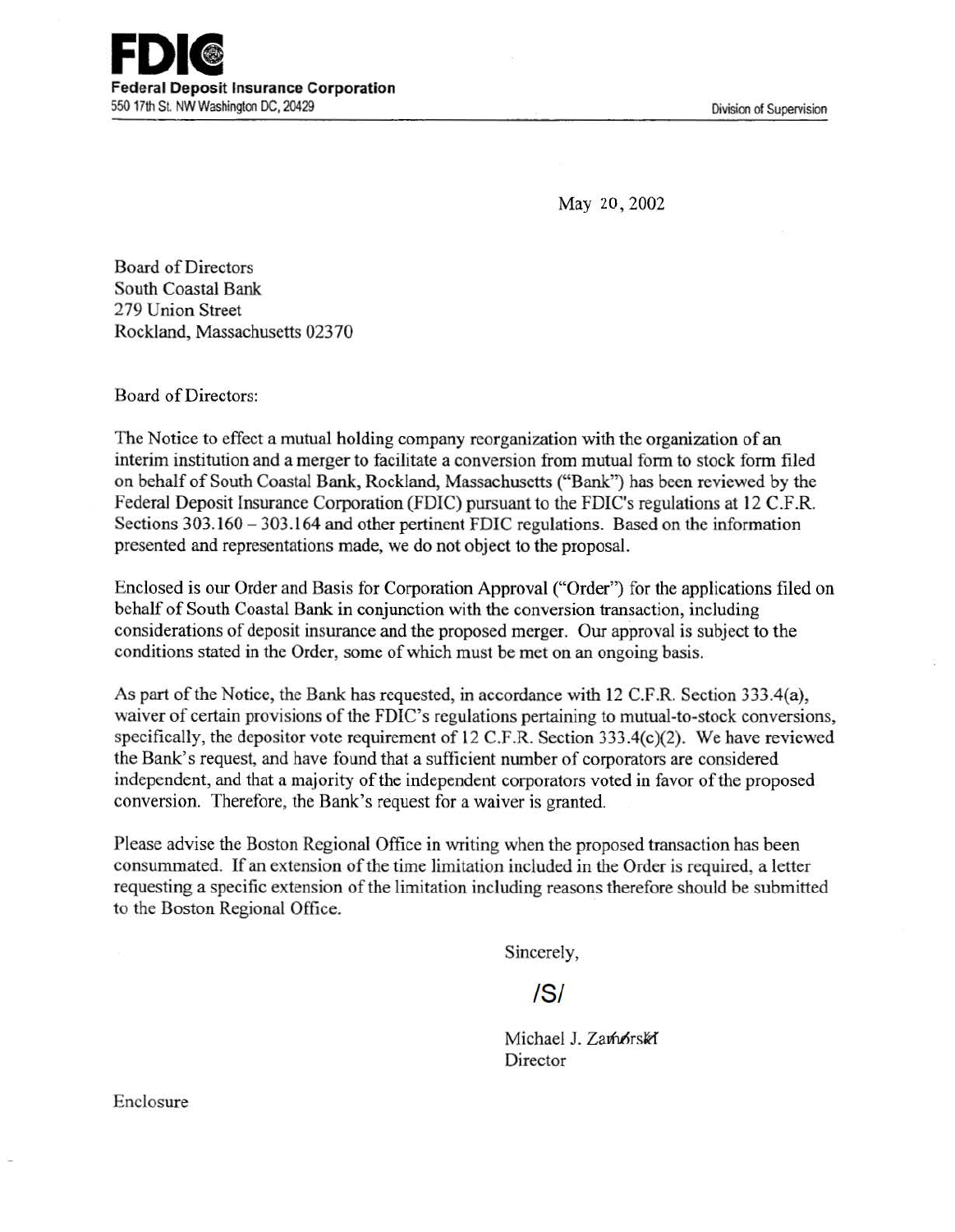South Coastal Bank Rockland, Massachusetts Mutual to Stock Conversion

cc: Stanley V. Ragalevsky Kirkpatrick & Lockhart LLP Attorneys at Law 75 State. Street Boston, MA 02109-1808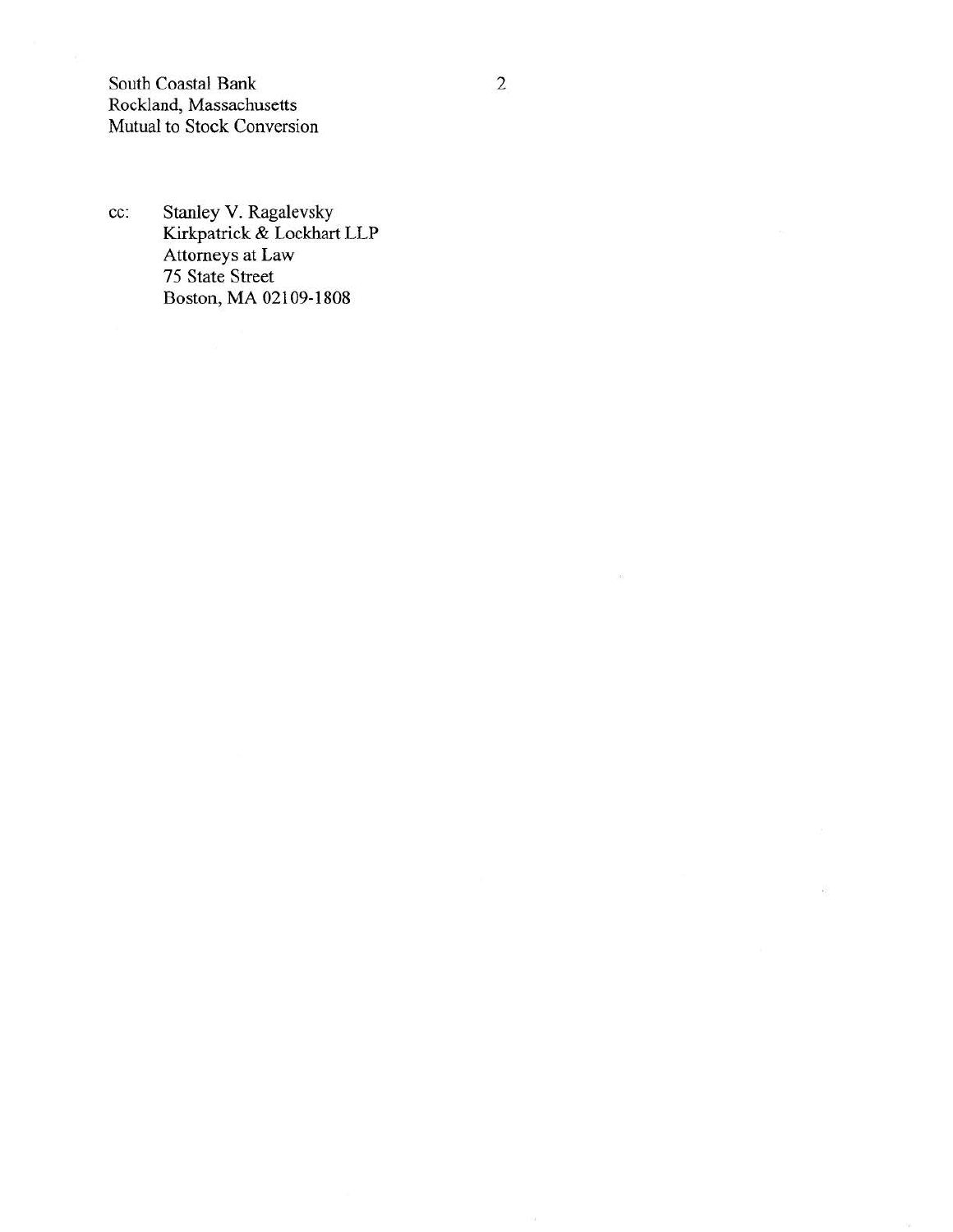## FEDERAL DEPOSIT INSURANCE CORPORATION

## South Coastal Bank Rockland, Plymouth County, Massachusetts

## Applications for Federal Deposit Insurance and Consent to Merge

## ORDER AND BASIS FOR CORPORATION APPROVAL

Pursuant to Sections 5 and Section 18 (c) and other provisions of the Federal Deposit Insurance Act ("FDI Act"), an application has been filed on behalf of the South Coastal Bank, Rockland, Massachusetts, ("Mutual Institution"), currently a state-chartered mutually-owned Bank Insurance Fund member with total resources of \$139,936,000 and total deposits of \$108,121,000 as of December 31, 2001, for the FDIC's consent to merge with South Coastal Interim Stock Bank, Rockland, Massachusetts, a proposed new interim state-chartered stock savings bank, the resultant bank. In addition, applications have been filed for federal deposit insurance for the South Coastal Interim Mutual Bank (to be subsequently organized into a mutual holding company) and the South Coastal Interim Stock Bank.

The transaction is to effect the Mutual Institution's plan of reorganization which, solely to facilitate such undertaking, provides for:

- South Coastal Bank to organize a new savings bank under Massachusetts law to be known as South Coastal Interim Mutual Bank.
- South Coastal Interim Mutual Bank to amend and restate its mutual savings bank charter as the charter of a mutual holding company to be known as South Coastal Holdings MHC, Inc.
- South Coastal Holdings MHC, Inc. to simultaneously organize a Massachusetts chartered, stock bank as a subsidiary to be known as South Coastal Interim Stock Bank.
- South Coastal Bank will immediately thereafter merge with South Coastal Interim Stock Bank, with South Coastal Interim Stock Bank to be the legally surviving entity under the name of South Coastal Bank.

Upon consummation of the reorganization, the deposits of the Mutual Institution will continue to be insured under the Bank Insurance Fund. On the effective date of the reorganization, the Resultant Bank will be a stock bank and the wholly owned subsidiary of South Coastal Holdings MHC, Inc. Applications for the establishment of South Coastal Holdings MHC, Inc have been filed with the Federal Reserve System. Following the consummation of the merger, the Resultant Bank will operate the same banking business, with the same management, at the same location now being served by the Mutual Institution. The proposed transaction, per se, will not alter the competitive structure of banking in the market served by the Mutual Institution. South Coastal Bank principal office will continue to be at 279 Union Street, Rockland, Massachusetts.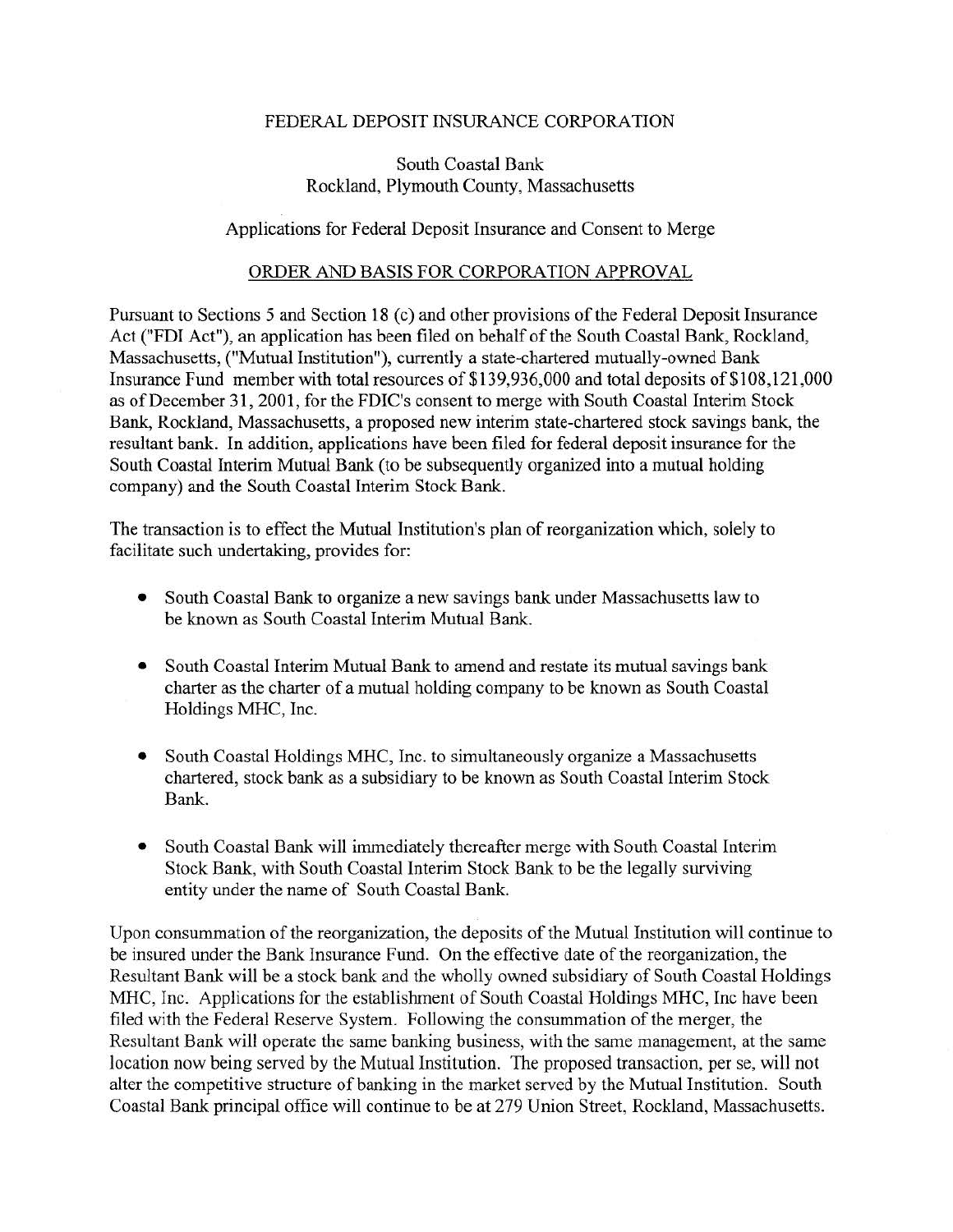Notice of the proposed transaction, in a form approved by the FDIC, has been published pursuant to the FDI Act. A review of available information, including the Community Reinvestment Act ("CRA") Statement of the proponent, discloses no inconsistencies with the purposes of the CRA. The resultant institution is expected to continue to meet the credit needs of its entire community, consistent with the safe and sound operation of the institution.

In connection with the applications, the FDIC has taken into consideration the financial and managerial resources and future prospects of the proponent banks and the resultant Bank, and the convenience and needs of the community to be served. In connection with the applications for deposit insurance the FDIC has taken into consideration the: financial history and condition; adequacy of the capital structure; future earnings prospects; general character and fitness of management; risk to the insurance fund; convenience and needs of the community; and consistency of corporate powers. Having found favorably on all statutory factors and having considered other relevant information, including all reports on the competitive factors furnished by the Comptroller of the Currency, the Board of Governors of the Federal Reserve System, the Director of the Office of Thrift Supervision and the Attorney General of the United States, it is the FDIC's judgement that the applications should be and hereby are approved, subject to the following conditions:

- 1. That, except for the proposed transfers of the stock of South Coastal Holdings MHC, Inc. ("MHC"), no shares of the stock of South Coastal Bank shall be sold, transferred or otherwise disposed of, to any person (including any Employee Stock Ownership Plan) unless prior notice is provided to, and nonobjection is received from the FDIC.
- 2. That, prior to a sale, transfer or other disposition of any shares of South Coastal Bank by the South Coastal Holdings MHC, Inc. to any person (including any Employee Stock Ownership Plan), or a conversion of the South Coastal Holdings MHC, Inc. to stock form, South Coastal Bank will provide written notification to the FDIC and provide the FDIC with copies of all documents filed with the state and federal banking and/or securities regulators in connection with any such sale, transfer, disposition or conversion.
- 3. That, should any shares of stock be issued to persons other than the South Coastal Holdings MHC, Inc., any dividends waived by South Coastal Holdings MHC, Inc. must be retained by the South Coastal Holdings MHC, Inc. or South Coastal Bank and segregated, earmarked, or otherwise identified on its books and records; such amounts must be taken into account in any valuation of the institution and factored into the calculation used in establishing a fair and reasonable basis for exchanging shares in any subsequent conversion of South Coastal Holdings MHC, Inc. to stock form; such amounts shall not be available for payment to or the value thereof transferred to minority shareholders, by any means including through dividend payments or at liquidation.